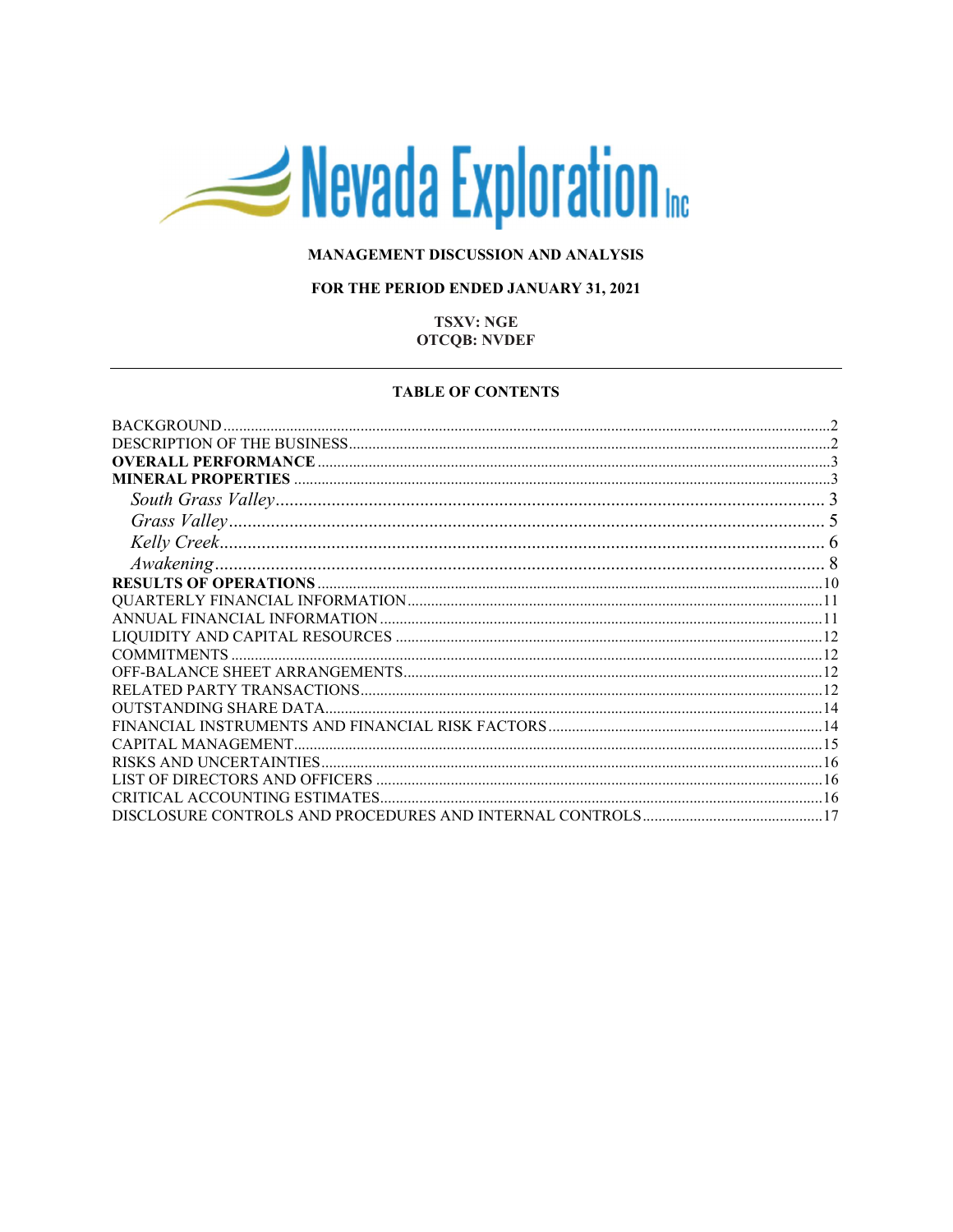#### BACKGROUND

The following Management Discussion and Analysis ("MD&A") prepared as of March 30, 2021 should be read in conjunction with the condensed consolidated interim financial statements for the period ended January 31, 2021, and the related notes thereto. Those condensed consolidated interim financial statements have been prepared in accordance with International Financial Reporting Standards ("IFRS"). All dollar amounts included therein and in the following MD&A are expressed in Canadian dollars except where noted.

The reader should also refer to the annual audited financial statements and the MD&A for the year ended April 30, 2020. Statements in this report that are not historical facts are forward-looking statements involving known and unknown risks and uncertainties, which could cause actual results to vary considerably from these statements. Readers are cautioned not to put undue reliance on forward-looking statements.

Additional information related to Nevada Exploration Inc. (the "Company" or "NGE") is available for view on SEDAR at www.sedar.com.

## CONTINUANCE OF OPERATIONS AND GOING CONCERN

The condensed unaudited consolidated interim financial statements for the period ended January 31, 2021, filed on www.sedar.com, have been prepared on a going-concern basis which presumes the realization of assets and discharge of liabilities in the normal course of business. The financial statements do not include adjustments to amounts and classifications of assets and liabilities that might be necessary should the Company be unable to continue operations. The business of mining and exploring for minerals involves a high degree of risk and there can be no assurance that current exploration programs will result in profitable mining operations. The Company's continued existence is dependent upon the preservation of its interests in the underlying properties, the discovery of economically and recoverable reserves, the achievement of profitable operations, or the ability of the Company to raise additional financing, or alternatively upon the Company's ability to dispose of its interests on an advantageous basis. The Company has not produced revenues from its exploration activities and does not have a regular source of cash flow. The Company will periodically have to raise funds to continue operations and, although it has been successful thus far in doing so there is no assurance it will be able to do so in the future. The Company estimates that it will need additional capital to operate for the upcoming year.

Although the Company has taken steps to verify title to the properties on which it is conducting exploration and in which it has an interest, in accordance with industry standards for the current stage of exploration of such properties, these procedures do not guarantee the Company's title. Property title may be subject to unregistered prior agreements, unregistered claims and noncompliance with regulatory and environmental requirements.

Since December 2019, the outbreak of the novel strain of coronavirus, specifically identified as "COVID19", has resulted in governments worldwide enacting emergency measures to combat the spread of the virus. These measures have caused material disruption to businesses globally resulting in an economic slowdown. Global equity markets have experienced significant volatility and weakness. Governments and central banks have reacted with significant monetary and fiscal interventions designed to stabilize economic conditions. The duration and impact of the COVID19 outbreak is unknown at this time. It is not possible to reliably estimate the length and severity of these developments and the impact on the financial results and condition of the Company and its operating subsidiaries, or on its ability to raise capital to fund operations, in future periods.

## DESCRIPTION OF THE BUSINESS

Nevada Exploration Inc. is a publicly traded junior mineral exploration company whose shares are traded on the TSX Venture Exchange ("TSX-V") and on the OTCQB marketplace ("OTCQB"). The Company is engaged in gold exploration focused in Nevada, USA. The Company and its wholly-owned subsidiary Pediment Gold LLC are referred to herein collectively as "the Company", "NGE", "our", or "we".

Nevada's total gold production to date exceeds 225 million ounces, and its current annual production is approximately 5 million ounces, about the same as that of Canada. Less than half of Nevada's bedrock is exposed in its mountain ranges, and the 225 million ounces of production to date clusters near these exposed bedrock areas. The bedrock and geology beneath the cover in Nevada's valley basins is no different than that exposed in its ranges, and so is deemed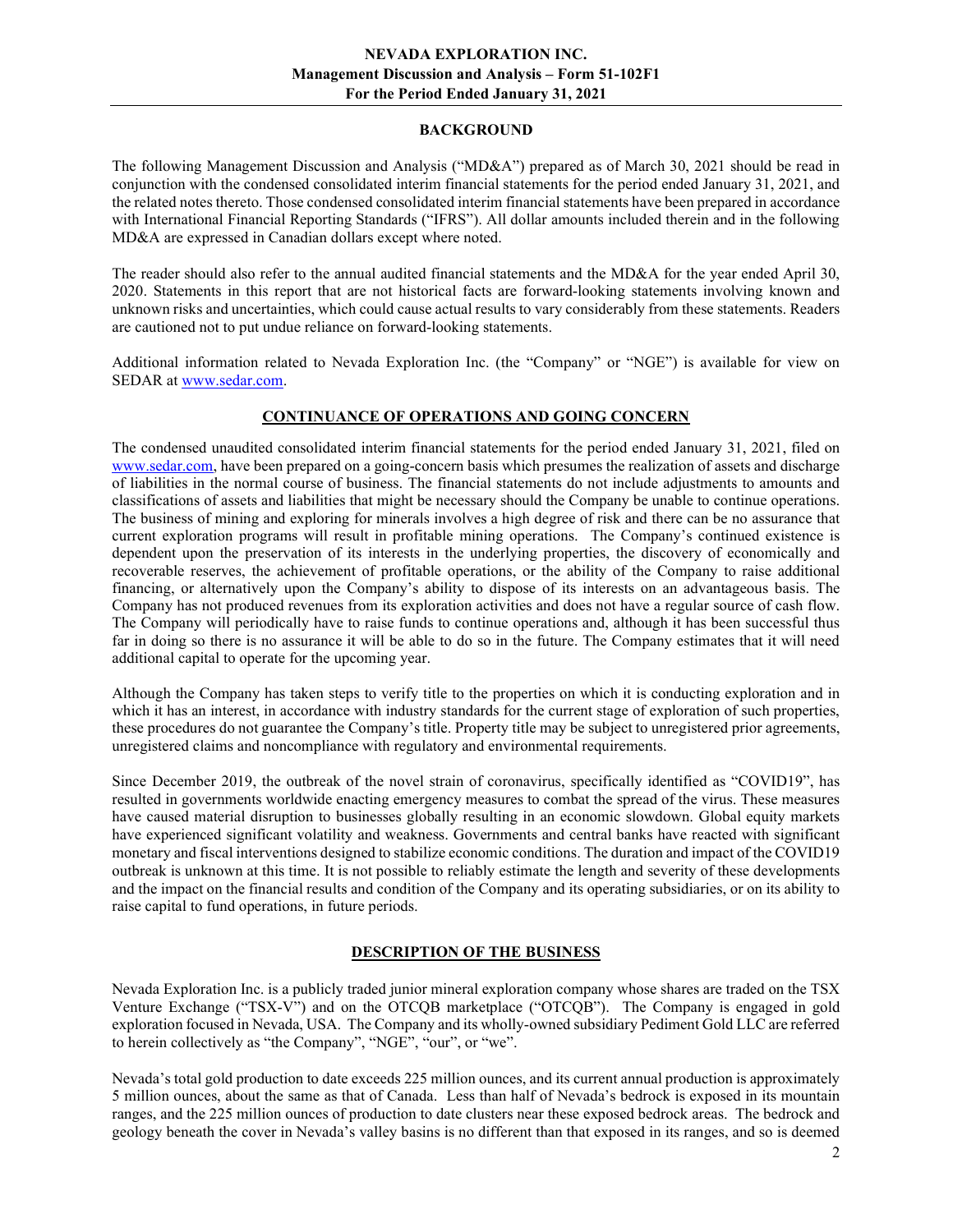to be as prospective. However, these covered areas have seen limited systematic exploration to date because conventional regional-scale geochemical sampling programs are ill-suited to looking under cover. Furthermore, the high cost of conventional drilling has precluded the wide-spread use of drilling as a follow-up prospecting tool to evaluate meaningful numbers of targets from regional-scale exploration. The result is that half of Nevada, the world's highest gold producing jurisdiction by area, remains underexplored.

NGE's team has spent the last decade to integrate the use of hydrogeochemistry (groundwater chemistry) with conventional exploration tools to develop a Nevada-specific regional-scale geochemical exploration program to evaluate Nevada's basins. With innovative technology, NGE has completed the world's largest groundwater sampling program for gold exploration, collecting approximately 6,000 samples, to evaluate Nevada's covered basins for new gold exploration targets. To advance follow-up targets, NGE has developed a truck-mounted small-diameter RC drill rig, tailored specifically to collecting low-cost groundwater samples (analogous to RAB drilling in other parts of the world), which the Company calls its Scorpion drill rig.

By integrating hydrogeochemistry and early-stage low-cost drilling with proven exploration methods, NGE is generating and advancing a portfolio of gold exploration projects. NGE and its exploration partners have now drilled more than 20,000 metres on targets defined by its integrated exploration program, and at several projects have discovered new large hydrothermal systems, with spatial extents covering several square kilometres, defined by system-appropriate alteration in bedrock over significant drill intervals (>30 metres) containing widespread low-level gold (10-100 ppb) and associated trace-element geochemistry consistent with the geologic and geochemical footprints of Nevada's large gold deposits. These are the types of footprints that have yielded multi-million-ounce gold deposits in Nevada, and with these results NGE has demonstrated the validity of its integrated exploration program to discover and advance new high-quality gold targets in otherwise blind settings.

By overcoming the challenges and radically reducing the costs of exploring in Nevada's covered basins, NGE is taking meaningful steps to open up this important new space for district-scale exploration. NGE's business model is to create shareholder value by leveraging its properties and technology through generative exploration, joint ventures, and other exploration partnerships with the specific goal of discovering large new Carlin-type gold deposits (CTGDs).

## OVERALL PERFORMANCE

During the period ended January 31, 2021, the Company focused its efforts on advancing its South Grass Valley Project. The Company also continued to maintain its holdings at its Kelly Creek, Grass Valley, and other projects.

# MINERAL PROPERTIES

| Project            | <b>NGE Claims</b> |              | OTHER*                   | <b>Total</b> |
|--------------------|-------------------|--------------|--------------------------|--------------|
|                    | <b>Claims</b>     | Area $(km2)$ | Area $(km2)$             | Area $(km2)$ |
| South Grass Valley | 701               | 57.5         |                          | 57.5         |
| Grass Valley       | 425               | 35.5         | $\overline{\phantom{a}}$ | 35.5         |
| Kelly Creek        | 333               | 23.9         | 29.3                     | 53.2         |
| Awakening          | 362               | 27.5         | $\overline{\phantom{0}}$ | 27.5         |
| <b>TOTAL</b>       | 1,821             | 144.4        | 29.3                     | 173.70       |

NGE directly holds unpatented mining claims and other mineral interests in the following primary properties through its wholly owned US subsidiary Pediment Gold LLC:

\*Leased private lands and interest in claims on BLM land held by third parties.

#### South Grass Valley

The South Grass Valley Project is located in Lander County, north-central Nevada, approximately 50 kilometres south southwest of Nevada Gold Mines's Cortez complex. The Company has a 100% interest in 701 claims (57.5 km<sup>2</sup>) at South Grass Valley.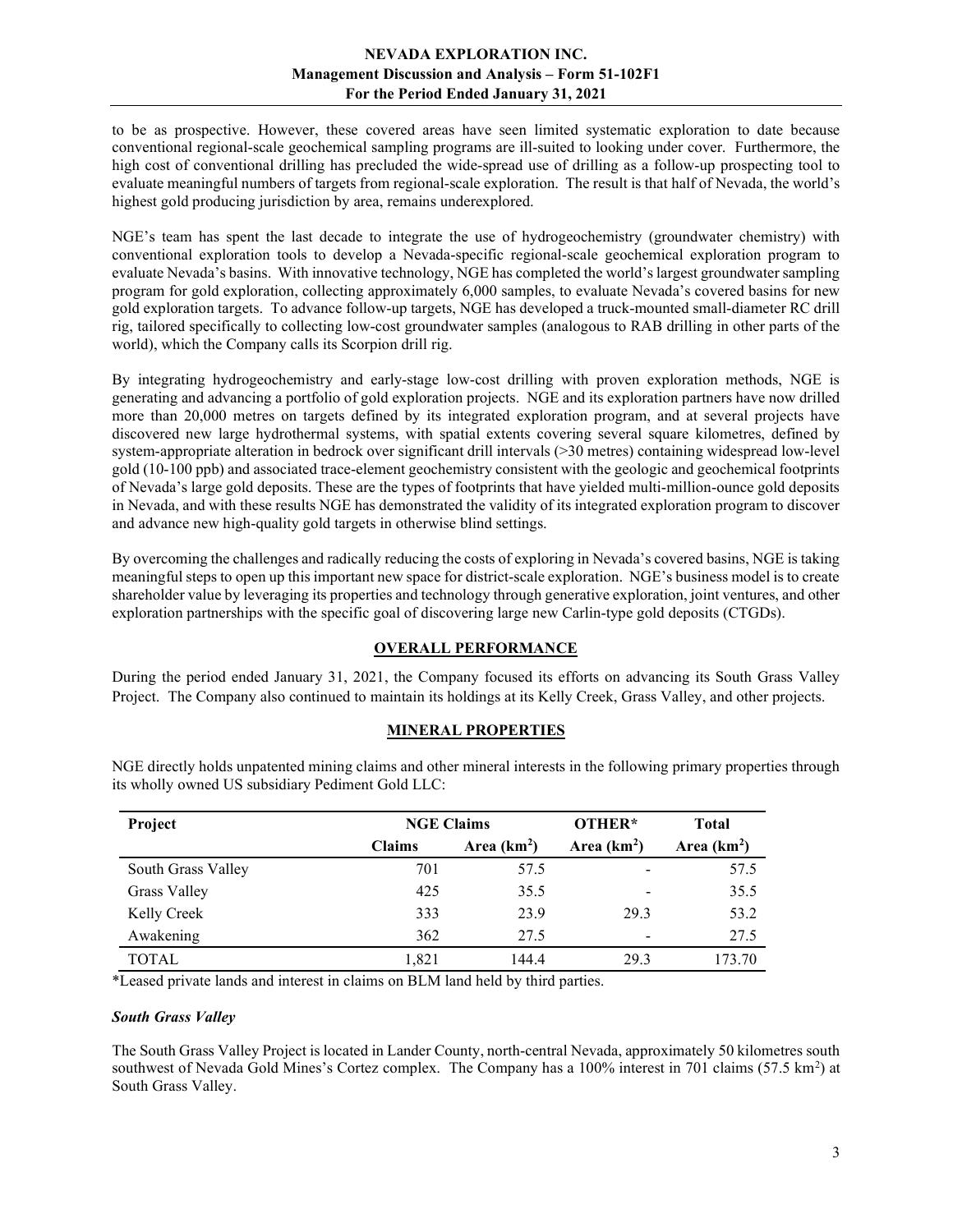The South Grass Valley Project is situated along the Cortez (Battle Mountain - Eureka) Trend, within the specific region of north-central Nevada known for CTGDs defined to the west by the western extent of reactive lower-plate carbonate host rocks, and to the east by the eastern limit of unreactive upper plate cap rocks. Within this region, major gold mineralization is associated with areas where rising gold-bearing hydrothermal fluids ponded beneath unreactive upper-plate cap rocks to react with the favourable lower-plate carbonate host rocks below.

Two bedrock outcrops spaced 5 km apart at the South Grass Valley Project exhibit CTGD-style alteration and geochemistry within a 700-metre-thick sequence of lower-plate carbonate host rocks immediately below the Roberts Mountains Thrust. Based on gravity and air magnetic geophysics, these favourable host rocks project under relatively shallow cover across a large portion of the project. This large area of favourable geology is intersected by a N-S highangle fault corridor that projects under the cover from the exposed range front based on mapping and gravity geophysics, providing a potential major conduit to expose the known favourable host rocks to mineralized hydrothermal fluids.

Using its industry-leading hydrogeochemistry exploration technology, from 2012 to 2013 the Company collected groundwater samples across South Grass Valley, and delineated a target defined by elevated concentrations of gold and CTGD trace element geochemistry. This was an important step for the project, because whereas many other groups have recognized the potential to discover new gold deposits in the favourable lower-plate carbonate host rocks within South Grass Valley, for the first time, NGE positively delineated a discrete target within the Valley defined by elevated concentrations of gold and supporting geochemistry characteristic of CTGDs.

From November 2017 to January 2018, NGE completed 69 infill groundwater sampling boreholes at South Grass Valley to follow up on a gold-in-groundwater anomaly identified during a regional-scale, generative exploration program. The objectives of NGE's infill program were to establish the extent, size, and magnitude of the gold-ingroundwater footprint at South Grass Valley and its relationship to the larger prospective geologic setting, and to build support for a deeper drilling program. In total, NGE has now completed 135 boreholes across the project area, collecting samples from most boreholes at multiple depths, for a total of 234 groundwater samples.

The results of NGE's infill borehole program defined a focused 1,000 x 4,000 metre N-S oriented zone of enriched gold, arsenic, antimony, mercury, thallium, and sulfate in groundwater, representing a hydrogeochemistry footprint consistent in size and magnitude (with gold up to +1 ppb) as those seen around Lone Tree and Twin Creeks, large known gold deposits on the Cortez Trend, as well as at NGE's Kelly Creek Project. Importantly, this zone of enrichment is coincident with the projected intersection of the projected major N-S high-angle fault corridor and favourable lower-plate carbonate host rocks known to exist at the project.

In March 2018, to build confidence on the extent of the projections of the thick sections of lower plate containing CTGD-style alteration and geochemistry and under cover from where they are exposed in outcrop, Nevada Exploration commissioned a 991 line-km fixed-wing airborne magnetic survey across the project, covering 124 sq. km.

At the regional scale, the results of the survey showed a pronounced NW-SE fabric, consistent with the strike of the fold axes known to control mineralization elsewhere along the Cortez Trend, including at Barrick's Goldrush deposit. At the project scale, the magnetic response across the exposed bedrock areas showed a strong correlation with mapped units, specifically with the higher-magnetic intrusive and volcanic units, and the lower-magnetic carbonate units, which provided confidence in the interpretation of the survey across the covered bedrock areas.

Based on the projections of the exposed geology and the survey results, the combined interpretation has resolved the covered portion of the project into separate geologic domains. Most significantly, the survey defined a 15 sq. km magnetic low extending under cover from one of the exposed bedrock outcrops containing a thick sequence of lowerplate carbonate host rocks, which Nevada Exploration believes corroborate the projection of these favourable host rocks beneath the project.

The results of the air magnetic survey provide strong support for the CTGD target at the project, defined by a focused zone of enriched gold in groundwater coincident with the projected intersection of favourable lower-plate carbonate host rocks and a major high-angle fault corridor. Based on the size of target, the Company believed it to be both large enough to support a district-scale mineral system, as well as suitably constrained to proceed with a stratigraphic orientation drilling program.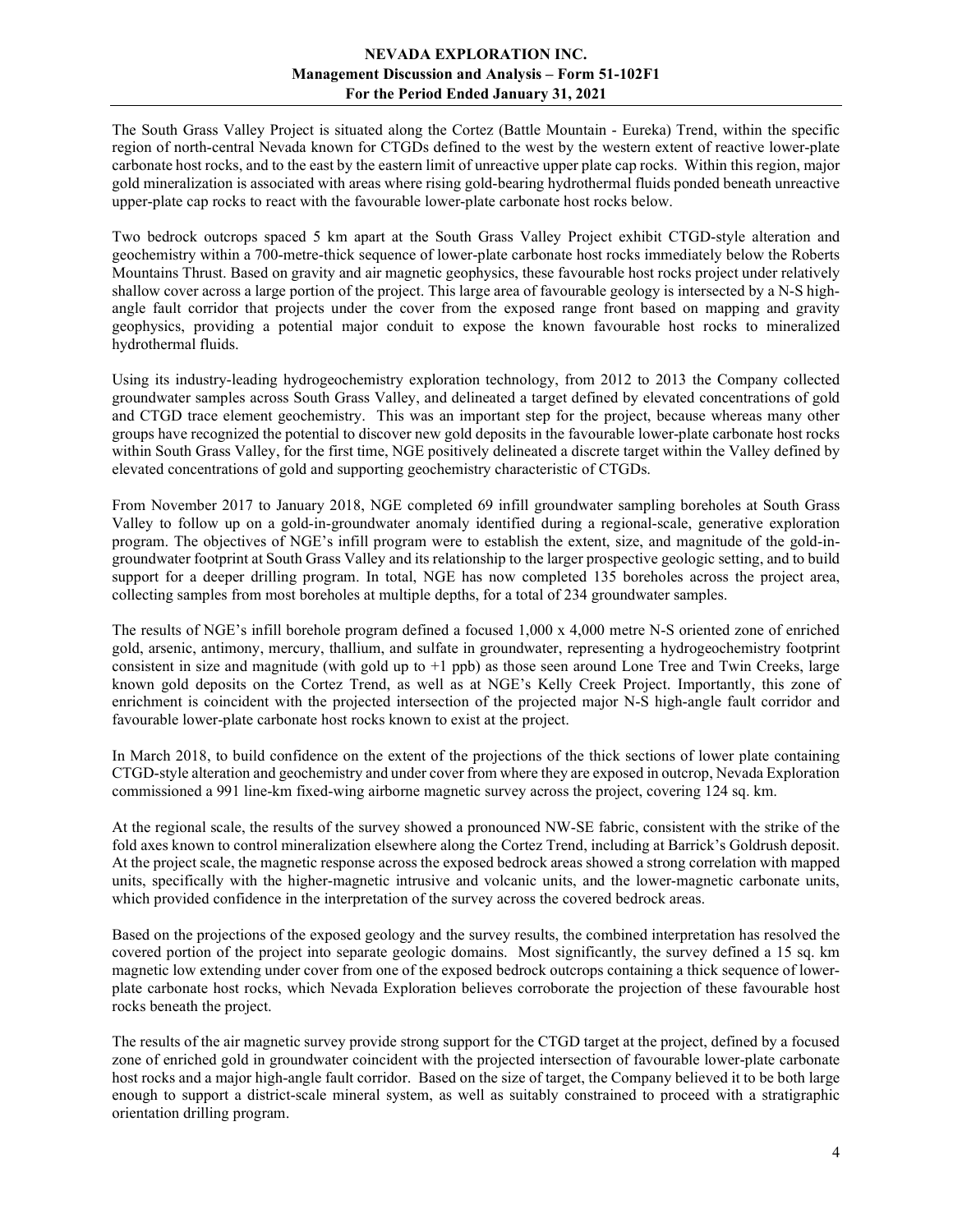From October 2018 through September 2019, Nevada Exploration completed a series of relatively-deep, wide-spaced diamond core drill holes to collect stratigraphic and geologic information across a more than 3.5 kilometre-long corridor through the project. Based on the results of the core drilling, the Company believes it has discovered a Carlintype mineral system at South Grass Valley with the architecture and scale to potentially support multiple gold deposits, representing an entire new district.

To continue to advance and de-risk this still early-stage project, the Company's next focus was to establish the major geologic controls for mineralization at the project in order to guide its search for potentially economic deposits, and for this the Company needed to improve the resolution of our geologic model by adding many more drill holes. To maximize the number of additional drill holes, for this second round of drilling the Company changed to lessexpensive RC drilling; and to guide the distribution of these drill holes across the project, it chose to cluster the holes in four discrete target areas, each of which represented places within the district that already showed promise in terms of their specific geologic settings, and that also were supported by elevated gold and Carlin-type pathfinder geochemistry in multiple sample mediums.

From January to April 2020, the Company completed 17 new RC drill holes for a total of approximately 5,000 metres. By integrating the results of and geologic information from the RC drill holes, the initial core holes, and mapping with the data from our geophysical surveys, the Company believes it has established the primary source for the mineralized hydrothermal fluids responsible for the Carlin-type features at the project, namely a regional-scale high-angle structural feature that the Company has named the Water Canyon structural corridor. Based on the intensity and zonation of the alteration, gold, and pathfinder concentrations there is strong evidence that the secondary, lateral movement of the fluids through the district was stratigraphically-controlled within a Cambrian-aged limey mudstone (the "Clm Unit").

With a handle on what the Company believes are both the primary and secondary controls for the mineralized hydrothermal fluid flow through the district, its focus has narrowed to where the Clm Unit dips closer to the Water Canyon structural corridor, representing the geologically-constrained target called East Golden Gorge. To test East Golden Gorge for Carlin-type mineralization the Company has designed a program of carefully-targeted core holes to sample the full thickness of the Clm Unit along a three-and-a-half-kilometre length of the target.

## Grass Valley

The Grass Valley Project is located in Lander County, Nevada. At the northwestern end of Grass Valley, a 924 km<sup>2</sup> valley basin continues south from Nevada Gold Mines's Cortez Complex, one of the world's largest and lowest cost gold mines. The north end of the Grass Valley Project is located 13 km south southwest of the Cortez Complex. The Company has a  $100\%$  interest in 425 claims (35.5 km<sup>2</sup>) at Grass Valley.

Since 2011, NGE has been exploring for new CTGDs in Grass Valley using its hydrogeochemistry exploration technology. With this integrated approach, NGE has identified a 16 km (10 mi) by 5 km (3 mi) target at Grass Valley defined by elevated concentrations of gold and gold-related trace element geochemistry in groundwater.

In addition to completing a detailed hydrogeochemistry program, NGE and a former partner's work to date has also included: vegetation and soil geochemistry (including soil gas mercury); the acquisition and reprocessing of two historic seismic geophysical lines; geologic mapping; a gravity geophysical survey; one stratigraphic orientation drill hole; and geochemical analysis of approximately 2,400 metres of drill cuttings obtained from seven historic (2005 to 2008) geothermal exploration drill holes.

Based on the work to date at the project, the Company has confirmed the presence of a large, gold-bearing hydrothermal system at the Grass Valley Project, consistent with the geologic setting of a CTGD. NGE's exploration team is continuing to update its geologic model with ongoing field mapping activities and 3D compilation and interpretation of its comprehensive exploration datasets. With this work, NGE believes it has established evidence that the complex structural controls associated with the Cortez mine to the north are also present along the western edge of Grass Valley, coincident with the elevated gold in groundwater. NGE expects the next stage of work at the project to be 1) extending a soil mercury survey, and 2) a shallow drilling program using its Scorpion drill rig to further characterize the geochemistry of the groundwater, alluvium, and bedrock along these inferred structural controls with the objective of refining the target for a focused deeper drilling program.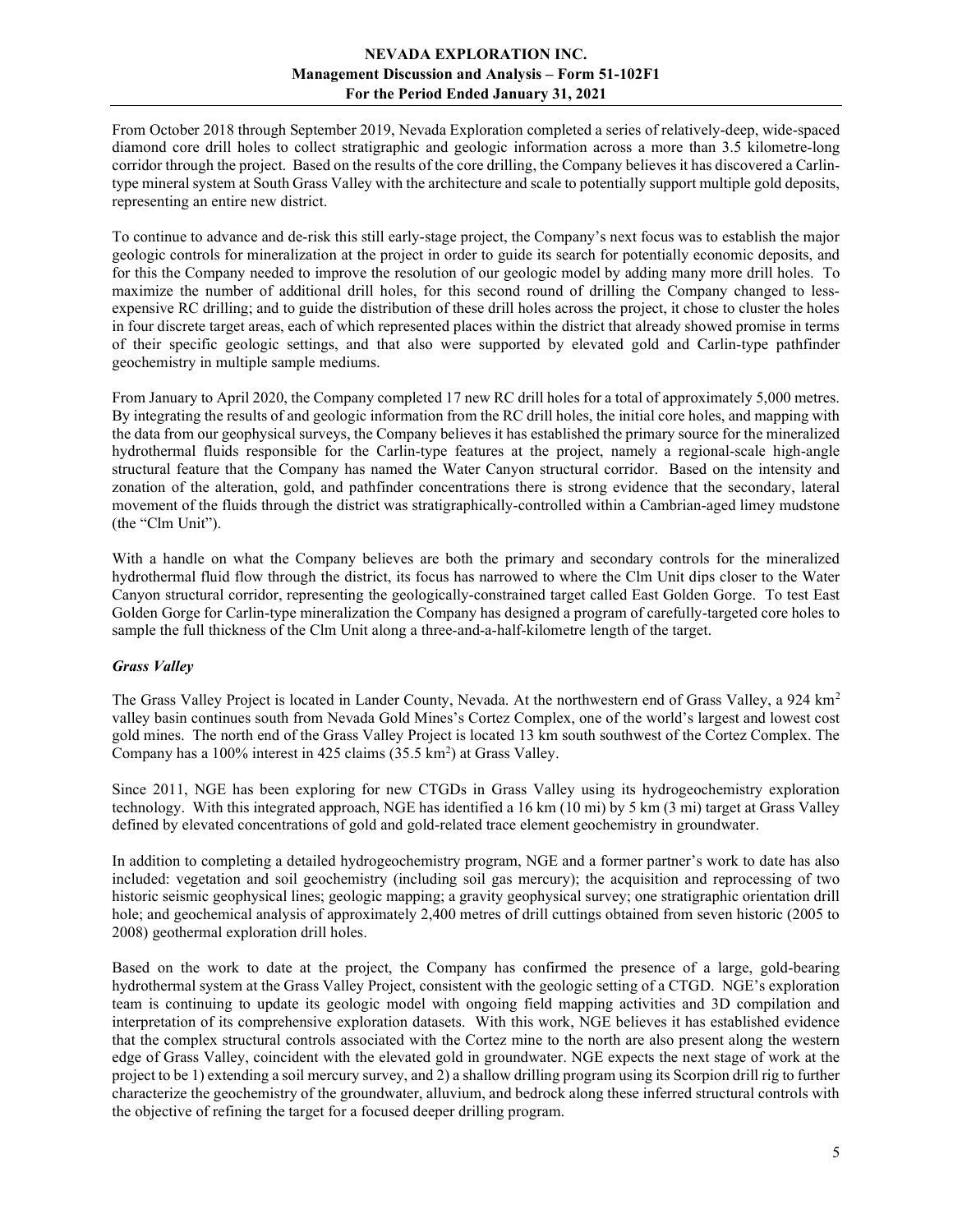# Kelly Creek

The Kelly Creek Project is located in Humboldt County, Nevada. The Company has combined its former Hot Pot Project into its Kelly Creek Project, which together are now referred to as the Kelly Creek Project, comprising: 333 unpatented mining claims held directly by the company, covering approximately 23.9 km<sup>2</sup>; 209 unpatented mining claims leased by the Company from Genesis Gold Corporation through a Mining Lease and Option to Purchase Agreement (the "Genesis Agreement"), covering approximately 15.1 km<sup>2</sup>; and approximately 14.2 km<sup>2</sup> of private land leased by the Company under a Mining Lease Agreement (the "Hot Pot Lease").

The Kelly Creek Basin is situated along the Battle Mountain – Eureka Gold Trend, and is bounded by multi-millionounce gold deposits to the north (Twin Creeks, Getchell, Turquoise Ridge, and Pinson) and south (Lone Tree, Marigold, Trenton Canyon, Converse, Buffalo Valley, Copper Basin, and Phoenix) - together representing more than 70 million ounces of gold along the periphery of the Basin. Despite its proximity to significant mineralization, the interior of the Kelly Creek Basin has seen limited systematic exploration activity to date because its bedrock is largely covered by syn- to post-mineral volcanic units and post-mineral alluvium.

Recognizing the potential to find significant gold mineralization within the Kelly Creek Basin, dozens of major and junior explorers have spent tens of millions of dollars to follow the prospective geology seen in and proximal to the exposed bedrock in the surrounding mountain ranges beneath the sands and gravels covering the Basin. Within the areas controlled by NGE, this activity has included: Santa Fe Pacific completing wide-spaced bedrock mapping drilling in the 1990s; BHP completing an extensive soil auger geochemistry program through the late 1990s; and Placer Dome completing a reconnaissance-scale reverse circulation program in the early 2000s. Other companies that either now hold or have held claims in the immediate area include Newmont, Barrick, AngloGold, Hemlo, Homestake, and Kennecott. The efforts of each company have added valuable information about the geology of the Basin; however, without a cost-effective tool to conduct basin-scale exploration beneath the valley cover, the exploration programs to date in the Kelly Creek Basin have predominantly consisted of unsystematic and uncoordinated efforts focused on relatively small areas.

NGE has integrated the use of its proprietary hydrogeochemistry technology with conventional exploration methods to evaluate the larger Kelly Creek Basin, and has identified a highly prospective area in the middle of the Basin along a portion of a structurally-controlled, shallow, covered bedrock high coincident with highly anomalous gold and associated trace-element chemistry in groundwater.

Since establishing its initial holdings in the Kelly Creek Basin, NGE and its exploration partners have completed major work programs, building a comprehensive exploration dataset to understand the geology beneath the Basin. This exploration dataset now includes:

- 1,000 km<sup>2</sup> of regional magnetic geophysical data;
- 670 km<sup>2</sup> of detailed air magnetic geophysical data;
- 1,000 km<sup>2</sup> of regional gravity geophysical data;
- $\bullet$  100 km<sup>2</sup> of detailed gravity geophysical data;
- 33 line-km of CSAMT geophysical data;
- 49 line-km of 3D reflection seismic data; and
- A drilling database containing 31 drill holes, plus 114 historic drill holes, representing more than 29,000 metres of drilling, including assay results for more than 5,000 drill intervals representing more than 10,000 metres of drill assay data.

Based on the work to date, NGE has confirmed that the favourable geologic setting (host units and structural controls) associated with the adjacent Lone Tree and Marigold deposits project northwards to the Kelly Creek Project area, beneath relatively shallow cover. NGE's earlier drilling and groundwater sampling confirmed that this relatively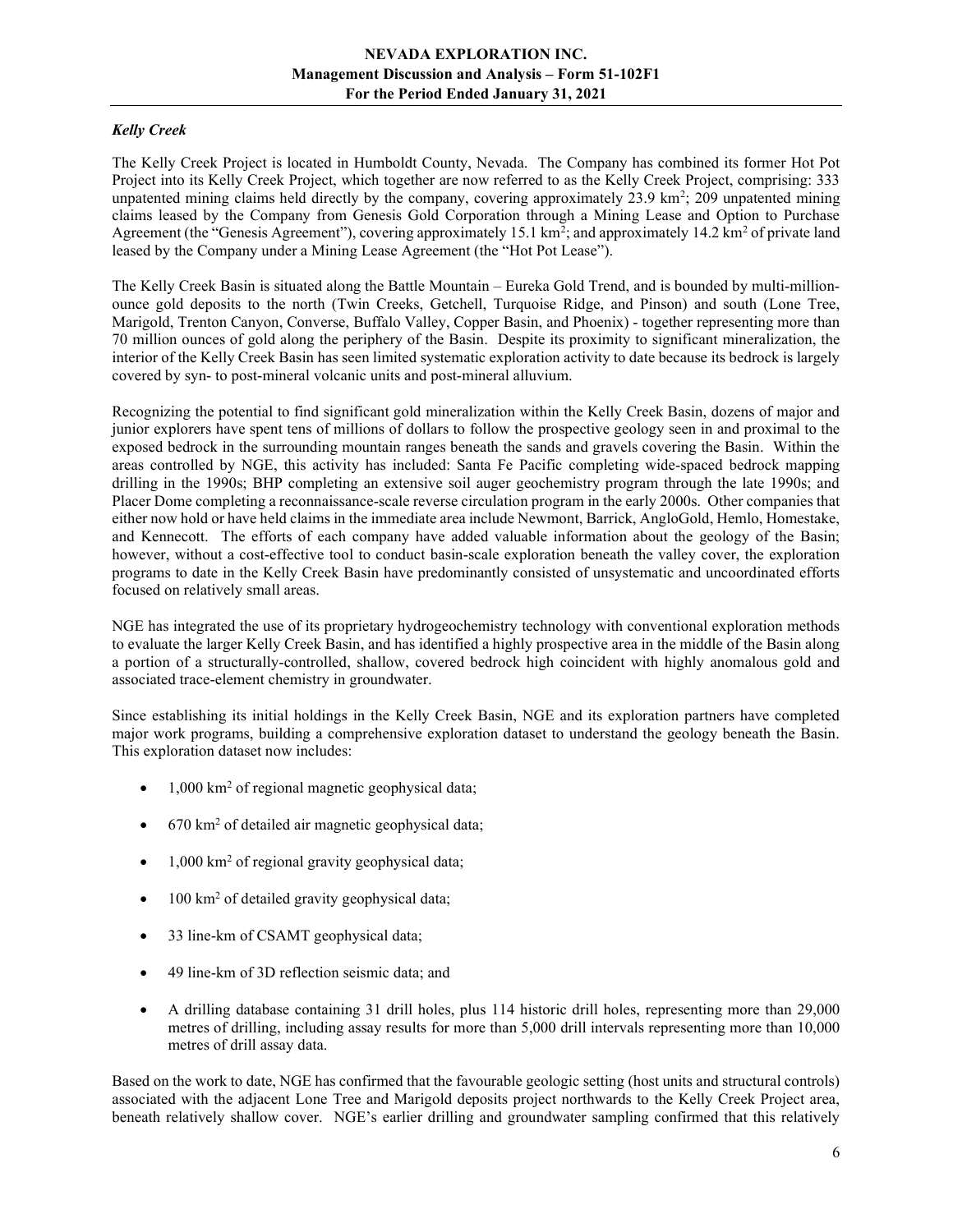shallow, prospective structural and bedrock setting was also associated with enriched gold in groundwater, alluvium, and bedrock.

From late 2016 through late 2017, the Company completed a 61-hole, 5,864 m Scorpion drilling program to collect 3D groundwater, alluvium, and top of bedrock samples across this prospective covered bedrock area, with the objective of constraining the target by vectoring into areas of gold mineralization in bedrock large enough to be associated with the footprint of a large CTGD. Of the 61 holes, 41 holes encountered bedrock, at an average depth of 84 m, which allowed for widespread bedrock mapping and sampling. From the 61 holes, 552 water samples were collected, on average every 10 metres downhole, providing important 3D geochemistry across the project, especially in areas of deeper bedrock where the Scorpion could not sample bedrock directly.

The results have established that the lateral extent of the gold-in-groundwater footprint at Kelly Creek is of a comparable size, and perhaps larger, than that seen at Lone Tree, consistent with the presence of a large, robust, mineralized system. Zones of enriched gold in groundwater form focused, parallel NNW-trending lineaments (also reflected more broadly in arsenic and antimony in groundwater) bounded by the primary N-S structural fabric that runs parallel to Lone Tree and north from Marigold. These linear zones of enrichment that cut through this large favourable system are consistent with the geometry of mineralization hosted within secondary zones of structural extension (Riedel-style shears), marking potential conduits of enhanced vertical hydrothermal fluid flow that are known to provide important ore-controls at many large deposits in Nevada (including Lone Tree).

The results of the Scorpion bedrock sampling combined with the bedrock samples from earlier drilling together define two clusters of  $>0.1$  g/t gold in bedrock, covering areas at least 700 m x 300 m and 1,000 m x 600 m respectively, associated with the discrete lineaments of increased gold-in-groundwater enrichment, which provide new strong evidence that the hydrothermal system at Kelly Creek is mineralized over a larger area than previously known.

By combining the latest Scorpion drill results with the results of earlier deeper core drilling and the geophysical structural interpretation (based on the combined gravity, air magnetic, seismic, and CSAMT datasets), NGE believes that:

- The primary and secondary structural fabric seen in the geophysics, core drilling, and hydrogeochemistry, plus the thick sections of alteration and geochemistry seen in the drilling, support the presence of major reactivated high-angle structural conduits associated with a hydrothermal system of a size necessary to support the formation of a major mineralized system;
- Veining and structural damage seen in the core drilling confirm that the permeability of the units proximal to the favorable structural conduits has been improved over large areas and is well-suited to support gold deposition;
- Thick and wide-spread intervals of hydrothermal alteration, oxidation, decalcification, and carbon remobilization confirm a large hydrothermal system was active at Kelly Creek, and mark the style of alteration and mineralization associated with CTGD, which together are indicative of a favorable mineralizing environment;
- The geochemical footprint seen across the project, which includes large areas of gold mineralization in bedrock, is consistent in terms of the size and geochemical package with the footprints associated with many of Nevada's large mineral systems, which confirms: (i) that the system's hydrothermal fluids were pregnant; (ii) that the pregnant fluids were present across large areas of the system; and (iii) that the pregnant fluids could potentially source economic gold mineralization where provided with favourable depositional conditions, namely suitably-permeable iron-rich host rocks; and
- Thick sections of bedrock units known to support mineralization nearby at Lone Tree and Marigold were encountered by all of the widespread and deeper core drill holes, which confirm that favourable, iron-rich, and suitably permeable host rocks are present across the entire project area and at depth.

NGE believes that these results confirm that the critical components needed to host a large CTGD deposit are present at the Kelly Creek Project, and that the combined dataset suggest the gold-bearing hydrothermal system at Kelly Creek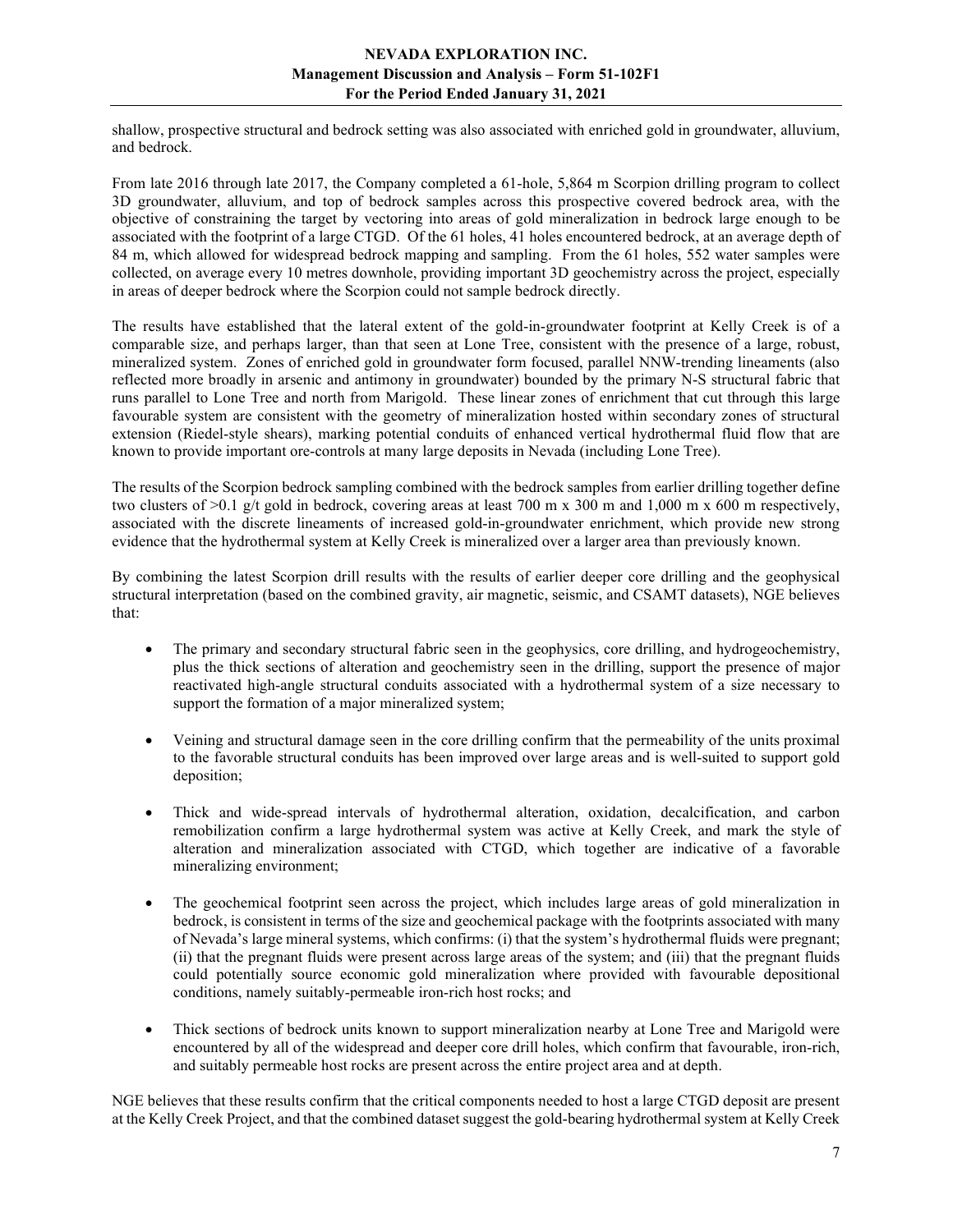is likely the extension of the system responsible for the adjacent Lone Tree (produced 4.6 million ounces) and Marigold (produced 3.2 million ounces plus 5.0 million ounces indicated) deposits, with the potential to support significant additional mineralization.

On July 8, 2020, the Company entered into an Exploration and Option to Enter Joint Venture Agreement (the "Agreement") with Austin American Corporation ("Austin"), for an earn in and joint venture agreement on its districtscale Kelly Creek Project (the "Project") within the Kelly Creek Basin in north-central Nevada. Under the Agreement, Austin has the right to earn a 51% interest in the joint venture by spending \$5,000,000 over four years, with the election to then earn an additional 19% by delivering a prefeasibility study. Due to delays and ongoing uncertainty surrounding Covid-19, subsequent to the period ended January 31, 2021, the Company and Austin agreed to extend all deadlines under the Agreement by 12 months and to reduce the exploration expenditures required during the first year of the Agreement by 25%, which effectively reduces the exploration expenditures required to earn a 51% interest in the Project from \$5,000,000 to \$4,750,000. Under the amended Agreement, to earn a 51% joint venture interest in the Project, Austin must spend \$4,750,000 in exploration expenditures, as follows (the "Earn In"):

- \$750,000 in aggregate by September 1, 2022, which represents a firm commitment,
- \$1,750,000 in aggregate by June 1, 2023,
- \$3,250,000 in aggregate by June 1, 2024, and
- \$4,750,000 in aggregate by June 1, 2025.

During the Earn In, Austin will be the operator of the Project. Upon completing the Earn In, Austin has a one-time option to elect to earn an additional 19% interest in the joint venture, for a total of 70% (the "Additional Option"), by spending \$1,500,000 per year during the first three years of the Additional Option, and by delivering a prefeasibility study prior to June 1, 2029. At the Company's election, which must be made within 120 days of the approval by the joint venture of a feasibility study, Austin will be obligated to provide the Company's portion of any debt financing or arrange for third party financing of the Company's portion of any debt financing required to construct a mine on the Project described in the feasibility study in consideration for the transfer by the Company to Austin of a 5% interest in the joint venture. If a party is diluted to a 10% interest in the joint venture, its interest will be converted to a 10% net profits interest.

Additionally, Austin is responsible for the payment of all annual claim maintenance fees as well as annual Hot Pot and Genesis lease payments as detailed above, as long as the Agreement is maintained.

The majority of the Company's mineral interests at Kelly Creek are subject to a 1.25% NSR to Royal Gold, Inc.

#### Awakening

The Awakening Project is located in Humboldt County, Nevada, 50 kilometres north-northwest of Winnemucca, and approximately 4,000 metres north of the 4.8-million-ounce Sleeper Gold Mine, which produced 1.66 million ounces from 1986 to 1996 and has a remaining measured and indicated mineral resource of 3.14 million ounces (297 Mt at 0.33 g/t Au). The Company has a 100% interest in 362 claims  $(27.5 \text{ km}^2)$  at Awakening.

The area is largely covered by syn- to post-mineral volcanic units and post-mineral alluvium, and as a result the project has seen limited historic exploration activity. Nevada Exploration generated the project based on elevated concentrations of gold and related pathfinder geochemistry identified in groundwater as part of its basin-scale, hydrogeochemistry-supported, generative exploration program across the larger Desert Valley.

Following up from the results of its generative program, Nevada Exploration and an early partner at the project (the Company now owns the project 100%), have advanced the project by completing a progressive series of district-scale geochemistry, geophysics, and orientation-drilling programs to build a comprehensive exploration dataset to target Sleeper-style mineralization, which includes:

- 85 km<sup>2</sup> detailed gravity geophysics survey;
- $\bullet$  173 km<sup>2</sup> airborne magnetic survey;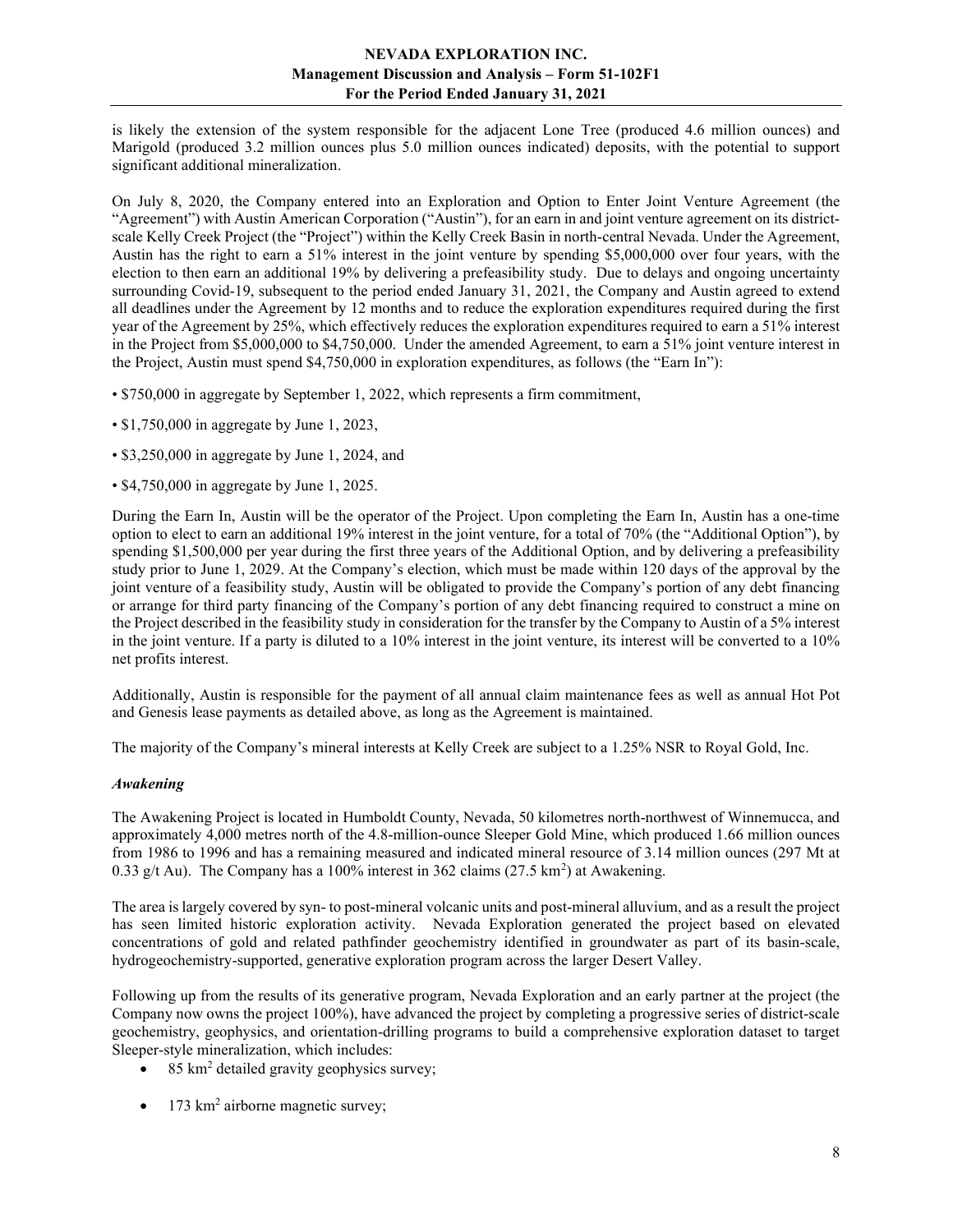- 42 line-km IP survey;
- 1,830 sample soil geochemistry program;
- 62 borehole hydrogeochemistry program;
- 4,668 metres of orientation drilling; and
- (24 holes with an average depth of 195 metres).

Based on the combined data, Nevada Exploration believes it has established support that the favourable lithological, structural, and alteration features associated with the mineralization at Sleeper continue northward, under relatively shallow cover at Awakening, coincident with anomalous gold in groundwater. The company expects the next phase of work at the project will integrate the results of the multiple work programs to build a robust geologic model for the purpose of defining and prioritizing specific exploration targets for the next phase of drilling.

#### Summary of expenditures by property:

Resource properties expenditures for the period ended January 31, 2021 were as follows:

| 2021               | Grass<br>Vallev          |    | <b>South Grass</b><br><b>Valley</b> |   | <b>Kelly Creek</b>       |   | Awakening                | Other                    |   | <b>Total</b> |
|--------------------|--------------------------|----|-------------------------------------|---|--------------------------|---|--------------------------|--------------------------|---|--------------|
| Land holding costs | 97,933                   | \$ | 175,189                             | S |                          |   | 166,896 \$               | 140,870                  | S | 580,888      |
| Drilling           | $\overline{\phantom{0}}$ |    | 7,661                               |   | $\overline{\phantom{0}}$ |   | $\overline{\phantom{0}}$ | $\overline{\phantom{0}}$ |   | 7,661        |
| Scorpion drilling  | $\overline{\phantom{a}}$ |    | 51                                  |   | (1,044)                  |   | $\overline{\phantom{0}}$ |                          |   | (993)        |
| Geology            |                          |    | 9,762                               |   | $\overline{\phantom{0}}$ |   | $\overline{\phantom{0}}$ |                          |   | 9,762        |
| Geoprobing         |                          |    | 469                                 |   |                          |   | $\overline{\phantom{0}}$ |                          |   | 469          |
|                    | 97,933                   | -S | 193,132                             | S | (1,044)                  | S | 166,896 \$               | 140,870                  |   | 597,787      |

| 2020               | Grass<br><b>Valley</b>   | <b>South Grass</b><br><b>Valley</b> |     | <b>Kelly Creek</b>       |    | Awakening                |    | <b>Total</b> |
|--------------------|--------------------------|-------------------------------------|-----|--------------------------|----|--------------------------|----|--------------|
| Land holding costs | \$<br>99,570 \$          | 200,988                             | S   | 153,837                  | \$ | 1,419                    | \$ | 455,814      |
| Drilling           | $\overline{\phantom{a}}$ | 1,289,411                           |     | $\overline{\phantom{0}}$ |    | $\overline{\phantom{a}}$ |    | 1,289,411    |
| Scorpion drilling  | $\overline{\phantom{0}}$ | 2,209                               |     | $\overline{\phantom{0}}$ |    | $\overline{\phantom{0}}$ |    | 2,209        |
| Geochemistry       |                          | 147,076                             |     | $\overline{\phantom{a}}$ |    | $\overline{\phantom{0}}$ |    | 147,076      |
| Geology            |                          | 96,132                              |     | $\overline{\phantom{a}}$ |    | $\overline{\phantom{0}}$ |    | 96,132       |
| Geophysics         |                          | 35,667                              |     | $\overline{\phantom{0}}$ |    | $\overline{\phantom{0}}$ |    | 35,667       |
| Geoprobing         | $\overline{\phantom{0}}$ | 132,901                             |     |                          |    |                          |    | 132,901      |
|                    | 99,570 \$                | 1,904,384                           | \$. | 153,837                  | S  | 1,419                    | S  | 2,159,210    |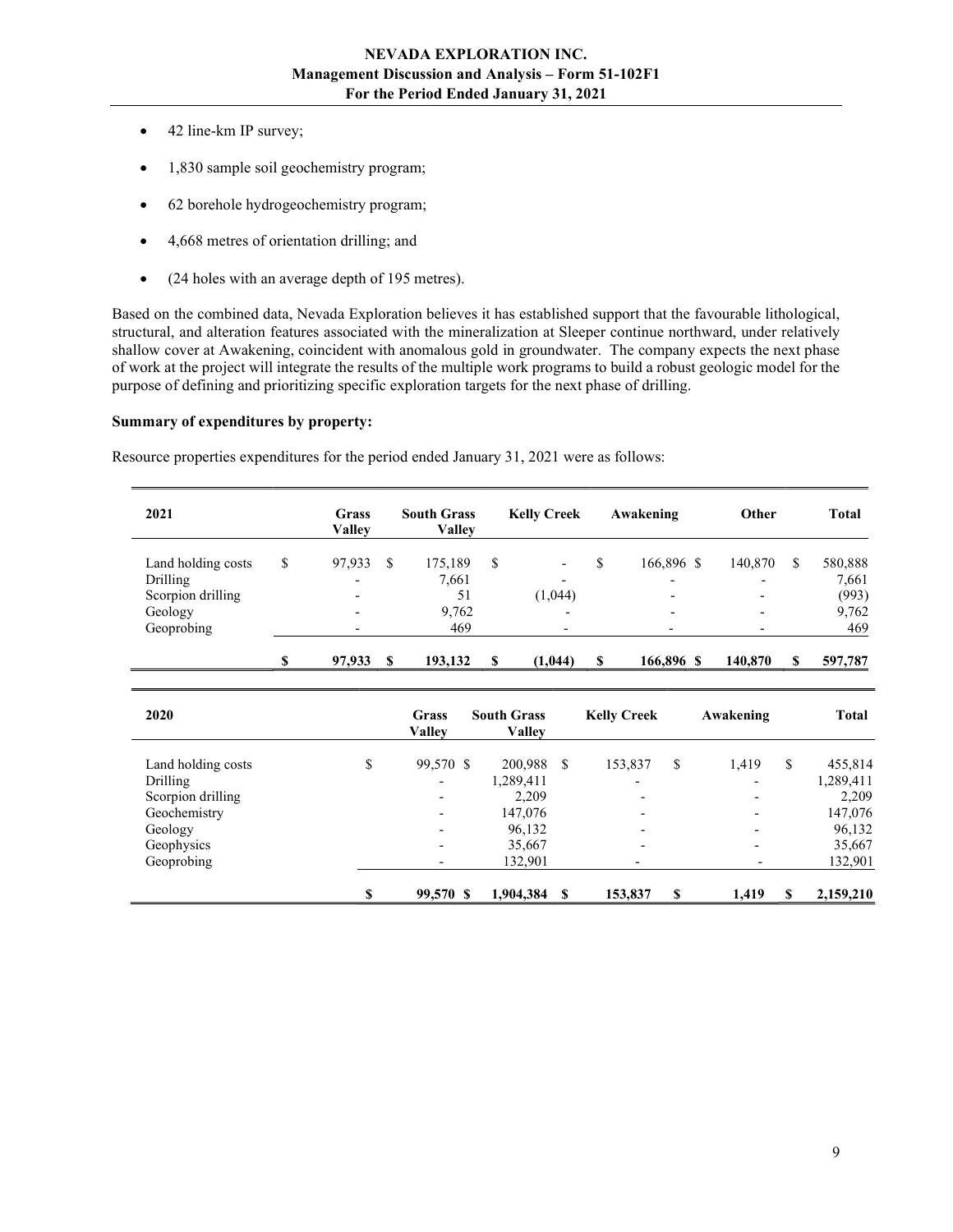## RESULTS OF OPERATIONS

#### For the three months ended January 31, 2021

The Company's net loss for the three-month period ended January 31, 2021 (the "Current Period") was \$651,076 compared to \$1,042,038 for the three-month period ended January 31, 2020 (the "Previous Period"). The decrease is primarily a result of the following:

Exploration and evaluation expenditures during the Current Period were \$352,733, compared to \$608,477 during the Previous Period. The reason for the decrease is due to Austin's payment of the annual claim maintenance fees, as well as annual Hot Pot and Genesis lease payments on the Kelly Creek Project of behalf of the Company.

Salaries during the Current Period were \$87,901, compared to \$117,076 during the Previous Period. The decrease is due to a reduction in staff at the Company's exploration office during the Current Period.

Rent expense during the Current Period was \$18,758, compared to \$40,485 during the Previous Period. The decrease is due to the Company no longer renting space for the Vancouver office.

These decreases were partially offset by an increase in filing fees, which were \$42,041 for the Current Period, compared to \$10,632 for the Previous Period. The increase is primarily the result of the timing of the annual general meeting and related costs.

#### For the nine months ended January 31, 2021

The Company's net loss for the nine-month period ended January 31, 2021 (the "Current Period") was \$1,668,360, compared to \$3,545,418 for the nine-month period ended January 31, 2020 (the "Previous Period"). The decrease is primarily a result of the following:

Exploration and evaluation expenditures during the Current Period were \$597,787, compared to \$2,159,210 during the Previous Period. The reason for the decrease is due to Austin's payment of the annual claim maintenance fees, as well as annual Hot Pot and Genesis lease payments on the Kelly Creek Project of behalf of the Company. Additionally, there was decreased drilling activity during the Current Period.

Investor relations expense during the Current Period was \$87,860, compared to \$188,927 during the Previous Period. The decrease is primarily the result of decreased participation in trade shows and conferences due to the COVID19 outbreak.

Salaries during the Current Period were \$272,346, compared to \$344,565 during the Previous Period. The decrease is due to a reduction in staff at the Company's exploration office during the Current Period.

Rent expense during the Current Period was \$86,031, compared to \$122,173 during the Previous Period. The decrease is due to the Company no longer renting space for the Vancouver office.

Travel expense during the Current Period was \$160, compared to \$44,746 during the Previous Period. The decrease is primarily the result of decreased travel due to the COVID19 outbreak.

The decreases in net income were partially offset by an increase in share-based payments during the Current Period of \$313,279 compared to \$262,437 during the Previous Period. The increase in share-based payments is due to 1,775,000 share purchase options being granted in the Current Period, whereas 450,000 share purchase options were granted in the Previous Period.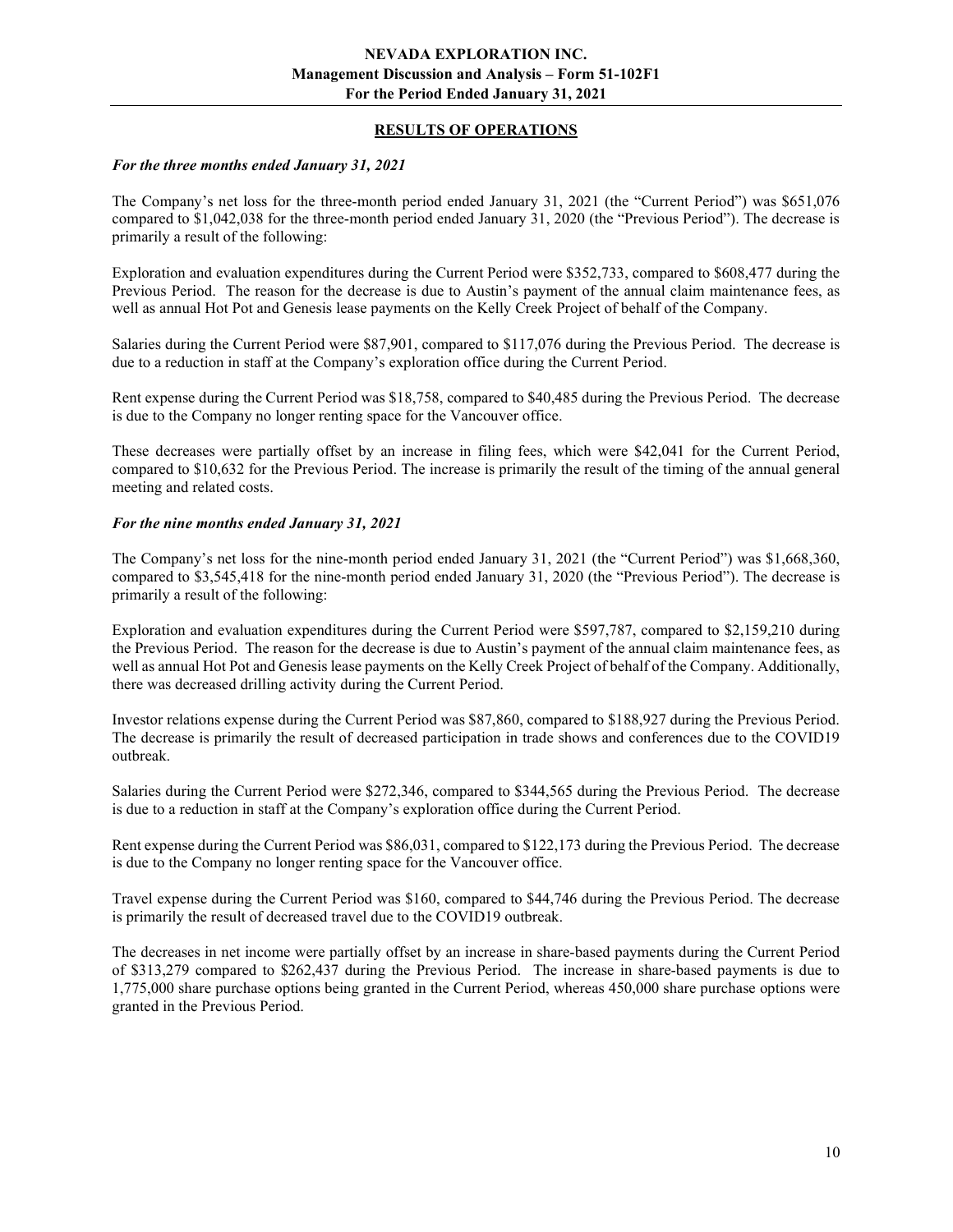# QUARTERLY FINANCIAL INFORMATION

|                                                                                   | Three Month<br>Period Ended<br>January 31,<br>2021               |               | Three Month<br>Period Ended<br>October 31,<br>2020         |               | Three Month<br>Period Ended<br>July 31,<br>2020          |               | Three Month<br>Period Ended<br>April 30,<br>2020            |
|-----------------------------------------------------------------------------------|------------------------------------------------------------------|---------------|------------------------------------------------------------|---------------|----------------------------------------------------------|---------------|-------------------------------------------------------------|
| Total assets<br>Working capital (deficit)<br>Equity<br>Net loss<br>Loss per share | \$<br>2,560,945<br>2,206,353<br>2,449,749<br>(651,076)<br>(0.01) | <sup>\$</sup> | 209,004<br>(274, 243)<br>(105,902)<br>(745, 354)<br>(0.01) | <sup>\$</sup> | 519,679<br>167,887<br>392,435<br>(271, 930)<br>(0.00)    | <sup>\$</sup> | 448,509<br>(139,740)<br>132,580<br>(1,620,002)<br>(0.02)    |
|                                                                                   | Three Month<br>Period Ended<br>January 31,<br>2020               |               | Three Month<br>Period Ended<br>October 31,<br>2019         |               | Three Month<br>Period Ended<br>July 31,<br>2019          |               | Three Month<br>Period Ended<br>April 30,<br>2019            |
| Total assets<br>Working capital<br>Equity<br>Net loss<br>Loss per share           | \$<br>802,014<br>378,327<br>660,179<br>(1,042,038)<br>(0.01)     | \$            | 323,229<br>(100, 533)<br>140,619<br>(1,199,972)<br>(0.01)  | \$.           | 1,221,468<br>625,365<br>885,603<br>(1,273,408)<br>(0.01) | <sup>S</sup>  | 2,166,885<br>1,765,975<br>2,050,945<br>(900, 764)<br>(0.01) |

# ANNUAL FINANCIAL INFORMATION

The financial statements have been prepared in accordance with IFRS for fiscal years 2020, 2019 and 2018, and are expressed in Canadian dollars.

|                                         | Year Ended<br>April 30, | Year Ended<br>April 30, | Year Ended<br>April 30, |
|-----------------------------------------|-------------------------|-------------------------|-------------------------|
|                                         | 2020                    | 2019                    | 2018                    |
|                                         | \$                      | \$                      |                         |
| <b>Operations:</b>                      |                         |                         |                         |
| Revenues                                |                         |                         |                         |
| Net income (loss)                       | (5,135,420)             | (4,333,994)             | (2,866,420)             |
| Net income (loss) per share $-$ Basic   | (0.06)                  | (0.06)                  | (0.06)                  |
| Net income (loss) per share $-$ Diluted | (0.06)                  | (0.06)                  | (0.06)                  |
| <b>Balance Sheet:</b>                   |                         |                         |                         |
| Working capital (deficit)               | (139,740)               | 1,765,975               | 164,677                 |
| Total current assets                    | 176.189                 | 1,881,915               | 250,400                 |
| Total liabilities                       | 315,929                 | 115,940                 | 85,723                  |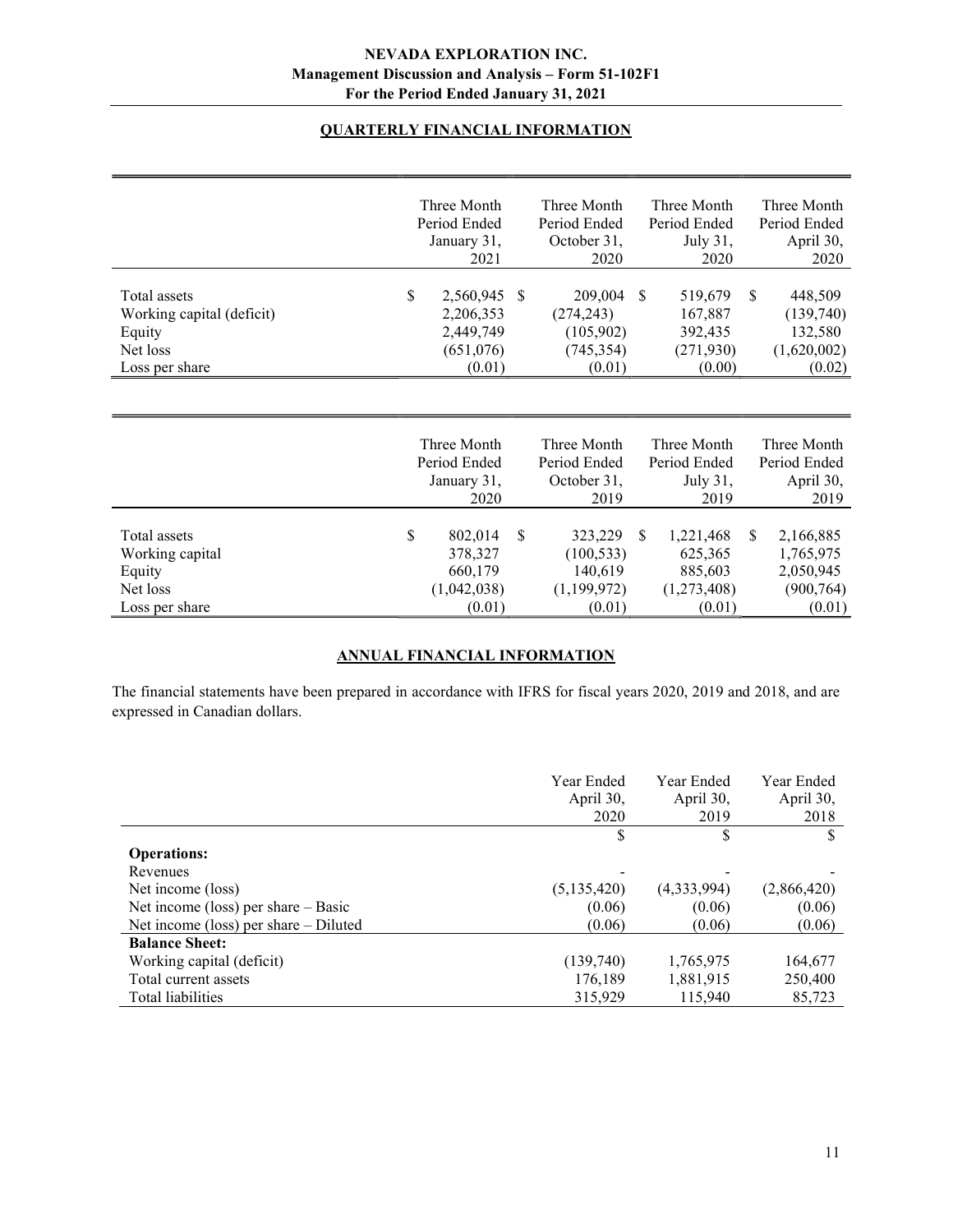## LIQUIDITY AND CAPITAL RESOURCES

## **Liquidity**

The Company has financed its operations primarily through the issuance of common shares. The Company continues to seek capital through various means including the issuance of equity and/or debt.

Net cash used in operating activities for the period ended January 31, 2021 was \$1,561,228 compared to \$3,185,785 used during the period ended January 31, 2020, and consists primarily of the operating loss and changes in non-cash working capital items as detailed in the condensed consolidated interim financial statements for the period ended January 31, 2021 and filed on www.sedar.com.

Net cash used in investing activities for the period ended January 31, 2021 was \$102,108, which primarily relates to acquisitions for a core logging facility. During the period ended January 31, 2020, net cash used in investing activities was \$39,721.

Net cash provided by financing activities for the period ended January 31, 2021 was \$3,694,650, which is primarily related to the net proceeds from the completion of a private placements totalling 29,948,000 units. During the period ended January 31, 2020, net cash provided by financing activities was \$1,862,303.

## Assets and liabilities

At January 31, 2021, the Company had working capital of \$2,206,353 (April 30, 2020 – working capital deficit of \$139,740). Current assets include cash and cash equivalents totaling \$2,074,761 (April 30, 2020 - \$49,174); \$15,674 (April 30, 2020 - \$109,163) in accounts receivable; \$31,028 (April 30, 2020 - \$8,503) in short term investments; and \$196,086 (April 30, 2020 - \$9,349) in prepaid expenses. Current liabilities include accounts payable and accrued liabilities of \$111,196 (April 30, 2020 - \$315,929).

Deposits and bonds consist of deposits for credit cards, as well as for land reclamation which also add to the Company's asset base. Deposits (bonds) are required by the U.S Bureau of Land Management (BLM) to ensure that reclamation and clean-up work on the Company's properties will be completed to the satisfaction of the BLM. Total deposits as at January 31, 2021 are \$75,413 (April 30, 2020 - \$98,314).

## COMMITMENTS

As January 31, 2021, the Company has total office lease commitments of \$52,135 as follows:

- a) Total office lease payments of \$27,156 ending December 31, 2021.
- b) Total office lease payments of \$24,979 ending February 28, 2022.

## OFF-BALANCE SHEET ARRANGEMENTS

As at January 31, 2021, NGE had no off-balance sheet arrangements such as guaranteed contracts, contingent interests in assets transferred to an entity, derivative instrument obligations or any instruments that could trigger financing, market or credit risk to NGE.

## RELATED PARTY TRANSACTIONS

During the period ended January 31, 2021, the Company:

- i) paid or accrued \$58,500 in consulting fees to a corporation of which the Chief Financial Officer is an employee.
- ii) paid or accrued \$90,000 in consulting fees to a company controlled by a director of the Company and to a consultant related to a director.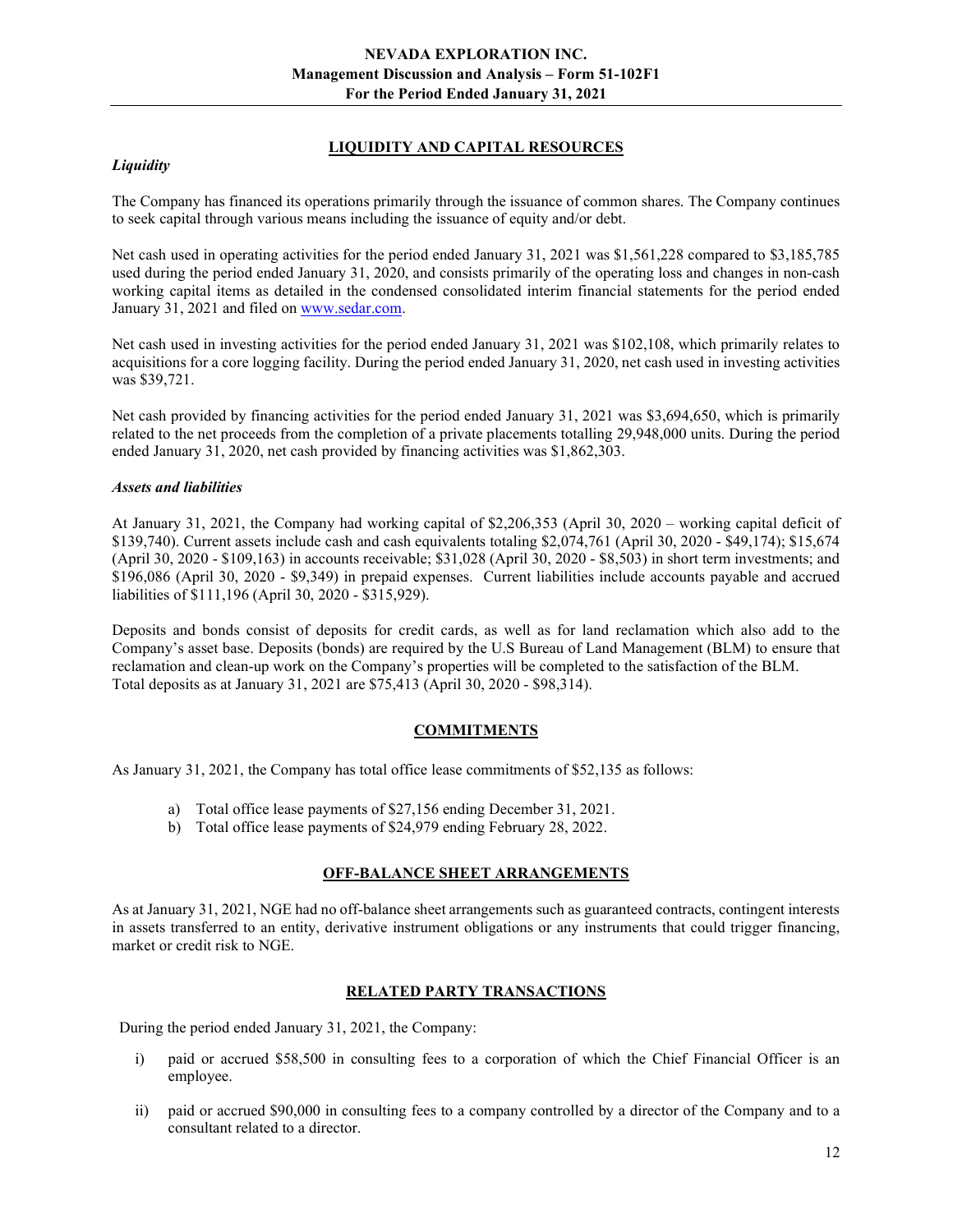- iii) recorded share-based payments of \$273,981 related to the fair value of stock options vesting through the period to officers, directors, and a consultant related to a director.
- iv) The Company sold a vehicle to a former officer for \$31,497.

During the period ended January 31, 2020, the Company:

- i) paid or accrued \$58,500 in consulting fees to a corporation of which the Chief Financial Officer is an employee.
- ii) paid or accrued \$90,000 in consulting fees to a company controlled by a director of the Company and to a consultant related to a director.
- iii) recorded share-based payments of \$164,273 related to the fair value of stock options vesting through the period to officers, directors, and a consultant related to a director.

The amounts included in accounts payable and accrued liabilities which are due to related parties are as follows:

|                                                                                                                                                                                                      |   | January 31,<br>2021       |     | April 30,<br>2020         |
|------------------------------------------------------------------------------------------------------------------------------------------------------------------------------------------------------|---|---------------------------|-----|---------------------------|
| Due to a corporation of which the Chief Financial<br>Officer is an employee<br>Due to key management<br>Due to officers, companies controlled by directors and<br>a consultant related to a director | S | 8.925<br>12,075<br>21,000 | - S | 6,825<br>17,861<br>27,650 |
|                                                                                                                                                                                                      |   | 42,000                    |     | 52,336                    |

Key management personnel are those persons having authority and responsibility for planning, directing and controlling the activities of the Company, directly or indirectly. Key management personnel include the Company's President, Chief Executive Officer and Chief Operating Officer.

Remuneration of key management of the Company is as follows:

|                                         |    | Nine Months<br>Ended<br>January 31,<br>2021 |      | Nine Months<br>Ended<br>January 31,<br>2020 |
|-----------------------------------------|----|---------------------------------------------|------|---------------------------------------------|
| <b>Salaries</b><br>Share-based payments | \$ | 236,389<br>112,423                          | - \$ | 305,890<br>82,669                           |
|                                         | S  | 348,812                                     | - \$ | 388,559                                     |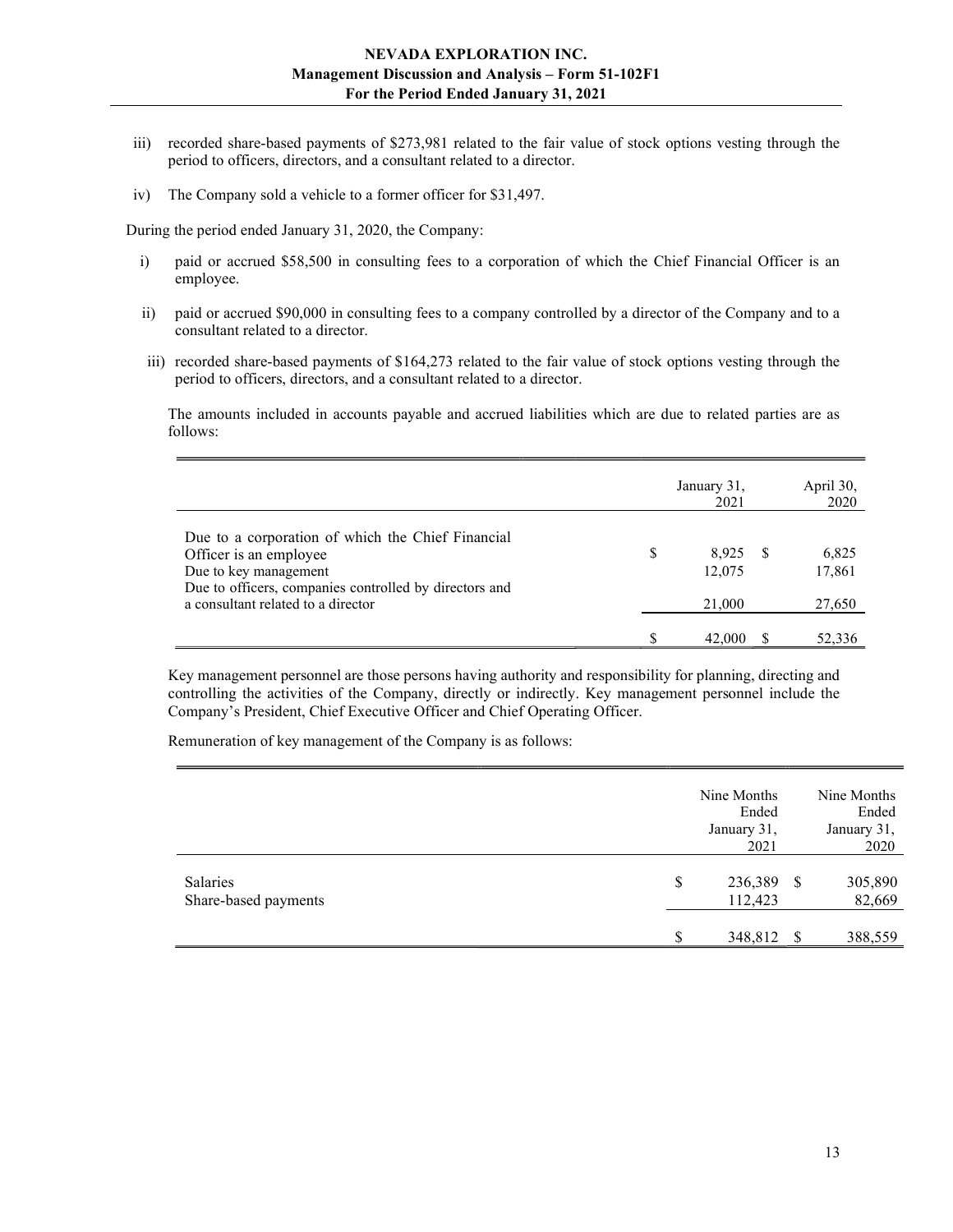## OUTSTANDING SHARE DATA

|                      | Number<br>of Options | Exercise<br>Price |                    |  |
|----------------------|----------------------|-------------------|--------------------|--|
|                      |                      |                   | <b>Expiry Date</b> |  |
|                      |                      |                   |                    |  |
| <b>Stock options</b> |                      |                   |                    |  |
|                      | 1,250,000            | \$<br>0.47        | August 3, 2026     |  |
|                      | 350,000              | 0.40              | November 27, 2027  |  |
|                      | 300,000              | 0.15              | July 4, 2028       |  |
|                      | 2,125,000            | 0.26              | October 1, 2028    |  |
|                      | 150,000              | 0.35              | October 26, 2028   |  |
|                      | 250,000              | 0.30              | February 21, 2029  |  |
|                      | 50,000               | 0.23              | May 30, 2029       |  |
|                      | 200,000              | 0.18              | October 31, 2029   |  |
|                      | 1,525,000            | 0.185             | October 20, 2030   |  |
|                      | 250,000              | 0.13              | December 23, 2030  |  |
|                      | 6,450,000            |                   |                    |  |
|                      |                      |                   |                    |  |
| Warrants             |                      |                   |                    |  |
|                      | 5,235,450            | 0.30              | February 28, 2022  |  |
|                      | 2,959,600            | 0.30              | March 7, 2022      |  |
|                      | 1,351,945            | 0.45              | July 14, 2021      |  |
|                      | 4,036,750            | 0.50              | October 10, 2021   |  |
|                      | 887,144              | 0.50              | March 11, 2022     |  |
|                      | 2,920,825            | 0.50              | June 4, 2022       |  |
|                      | 928,500              | 0.50              | July 1, 2022       |  |
|                      | 2,560,917            | 0.40              | February 25, 2022  |  |
|                      | 1,250,000            | 0.50              | January 7, 2023    |  |
|                      | 27,670,524           | 0.18              | June 23, 2023      |  |
|                      | 49,801,655           |                   |                    |  |
|                      |                      |                   |                    |  |

As at March 30, 2021, the Company has 131,462,560 common shares issued and outstanding and has the following stock options and warrants outstanding:

Fully diluted: 187,714,215

## FINANCIAL INSTRUMENTS AND FINANCIAL RISK FACTORS

#### Risk Management Policies

The Company is exposed to risk due to the nature of its financial instruments. Risk management is the responsibility of management and the Company did not use derivative instruments.

#### Fair value

Financial instruments measured at fair value are classified into one of three levels in the fair value hierarchy according to the relative reliability of the inputs used to estimate the fair values. The three levels of the fair value hierarchy are:

Level 1 – Unadjusted quoted prices in active markets for identical assets or liabilities;

Level 2 – Inputs other than quoted prices that are observable for the asset or liability either directly or indirectly; and Level 3 – Inputs that are not based on observable market data.

Short term investments are measured at level 1 of the fair value hierarchy. The fair value of short term investments is measured at the market price of the common shares held at the measurement date. The carrying value of cash and cash equivalents, other receivable, deposits and bonds, and accounts payable and accrued liabilities approximate their fair value because of the short-term nature of these instruments.

#### Financial risk factors

The Company's risk exposures and the impact on the Company's financial instruments are summarized below: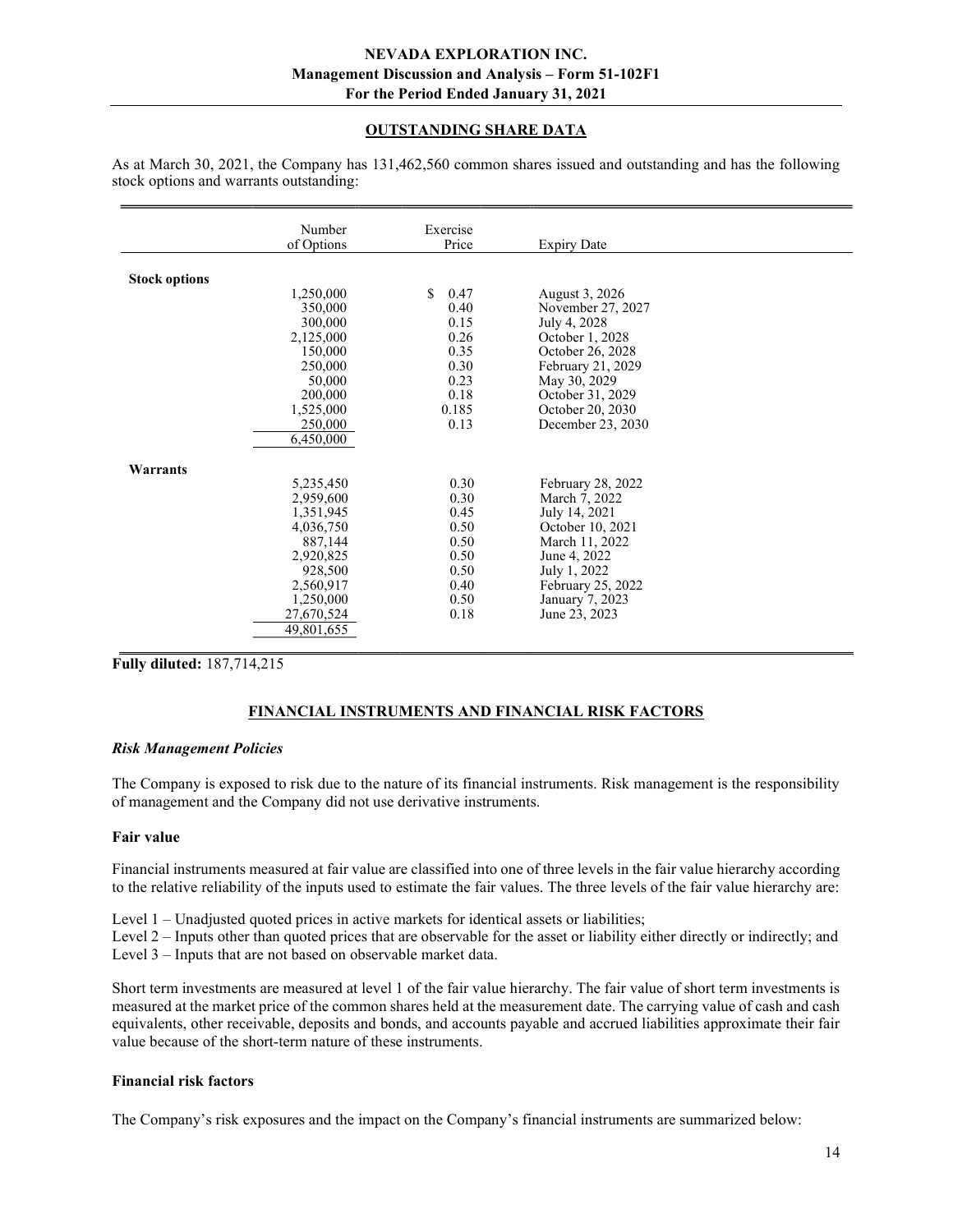#### Credit risk

Credit risk is the risk of loss associated with a counterparty's inability to fulfill its payment obligations. The Company's credit risk is primarily attributable to cash and cash equivalents and deposits and bonds. Management believes that the credit risk concentration with respect to cash and cash equivalents, deposits and bonds is remote as it maintains accounts with highly-rated financial institutions.

#### Liquidity risk

Liquidity risk is the risk that the Company will not be able to meet its financial obligations as they fall due. The Company manages liquidity risk through the management of its capital structure and financial leverage. It also manages liquidity risk by continuously monitoring actual and projected cash flows. The Board of Directors reviews and approves the Company's operating and capital budgets, as well as any material transactions out of the normal course of business.

As at January 31, 2021, the Company had a cash and cash equivalent balance of \$2,074,761 (April 30, 2020 - \$49,174) to settle current liabilities of \$111,196 (April 30, 2020 - \$315,929). The Company believes that there is minimal liquidity risk as at January 31, 2021.

#### Market risk

Market risk is the risk of loss that may arise from changes in market factors such as interest rates, foreign exchange rates and equity prices.

(a) Interest rate risk

 The Company is exposed to interest rate risk to the extent that the cash and cash equivalents maintained at the financial institutions is subject to floating rate of interest. The interest rate risks on cash and cash equivalents and deposits and bonds are not considered significant.

(b) Foreign currency risk

The Company is exposed to financial risk arising from fluctuations in foreign exchange rates and the degree of volatility of these rates. A significant portion of the Company's expenses is denominated in US dollars. Consequently, certain assets, liabilities and operating expenses are exposed to currency fluctuations. The Company does not use derivative instruments to reduce its exposure to foreign currency risk. Net assets denominated in foreign currency and the Canadian dollar equivalents as at January 31, 2021 are as follows:

|                                                             |   | <b>USD</b>                           | $\mathop{\rm CDN}\nolimits$     |
|-------------------------------------------------------------|---|--------------------------------------|---------------------------------|
| Current assets<br>Non-current assets<br>Current liabilities | S | $116,065$ \$<br>135,284<br>(30, 244) | 148,331<br>172,896<br>(38, 652) |
|                                                             |   | 221,105                              | 282,575                         |

Based on the above net exposures as at January 31, 2021 and assuming all other variables remain constant, a 10% change in the value of the US dollar against the Canadian dollar would result in an increase/decrease of USD\$22,111 in comprehensive loss.

## CAPITAL MANAGEMENT

In order to maintain its capital structure, the Company is dependent on equity funding and when necessary, raises capital through the issuance of equity instruments, primarily comprised of common shares and share purchase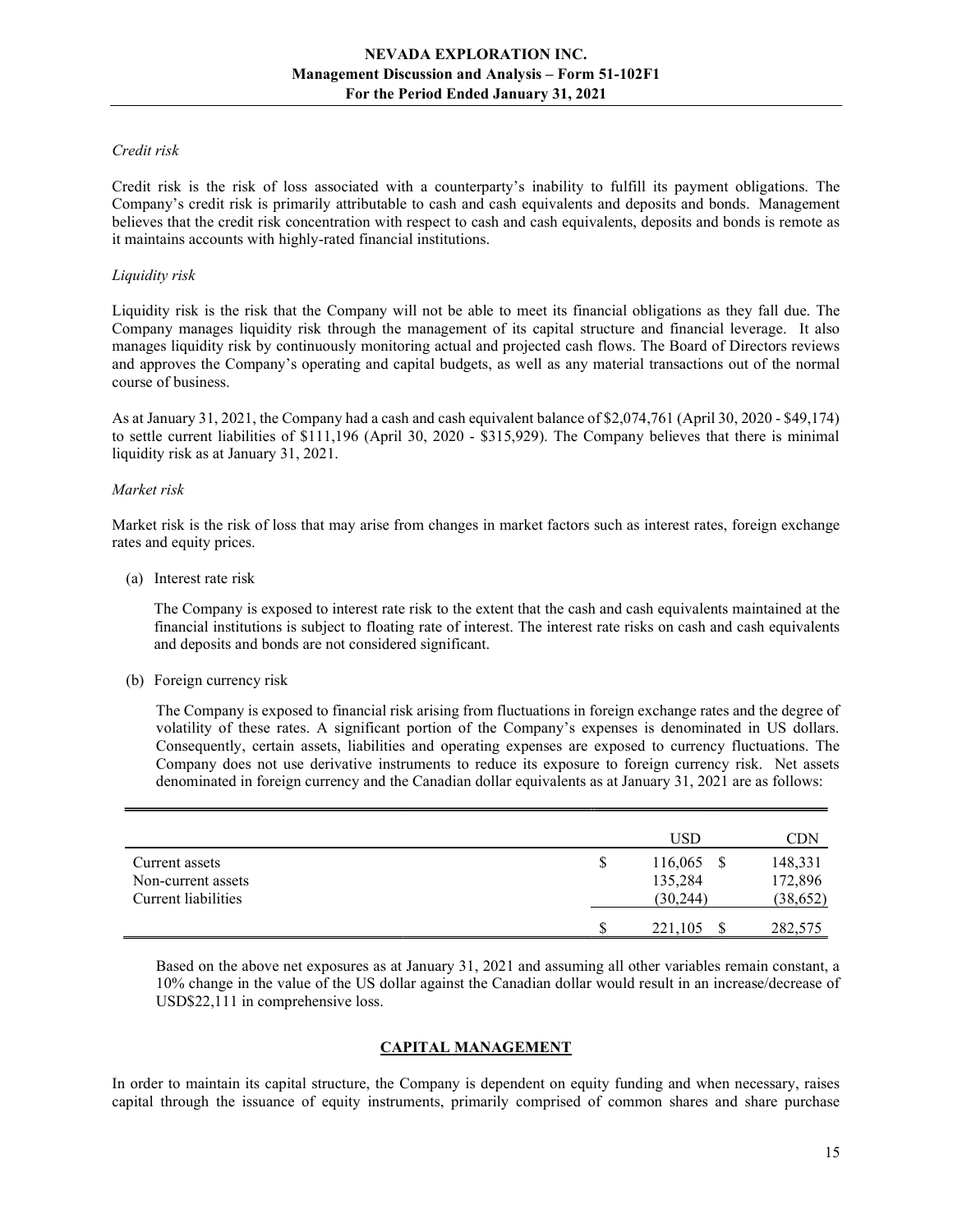warrants. In the management of capital, the Company includes the components of equity as well as cash and cash equivalents.

The Company prepares annual estimates of exploration expenditures and monitors actual expenditures compared to the estimates to ensure that there is sufficient capital on hand to meet ongoing obligations. The Company's investment policy is to invest any excess cash in highly liquid short-term deposits with terms of one year or less and which can be liquidated after thirty days without interest penalty. The Company currently has insufficient capital to fund its exploration programs and is reliant on completing equity financings to fund further exploration. The Company is not subject to any externally imposed capital requirements.

There were no changes in the Company's approach to capital management during the period ended January 31, 2021.

# RISKS AND UNCERTAINTIES

In conducting its business of mineral exploration, NGE is subject to a wide variety of known and unknown risks, uncertainties and other factors which may affect the results, performance or achievement of the Company. Such risks and factors include, among others: risks related to the actual results of current and future exploration activities; future prices for gold, silver, and other commodities; environmental risks and hazards; the Company's lack of substantial revenue; the Company's ongoing need to raise money through equity financings; increases to operating, labour, and supply costs; and changes to government regulation, taxes, and fees. Although the Company attempts to identify and plan for these important factors that could affect results materially, the Company cautions the reader that the above list of risk factors is not exhaustive, and that there may be other factors that cause results to differ from anticipated, estimated, or intended results. Ultimately, there can be no guarantee that the Company will be successful in making an economic mineral discovery.

#### LIST OF DIRECTORS AND OFFICERS

Wade A. Hodges, CEO and Director Dennis Higgs, Chairman and Director James Buskard, President Christina Blacker, CFO Dr. John E. Larson, Director Benjamin Leboe, Director

## CRITICAL ACCOUNTING ESTIMATES

The preparation of these consolidated financial statements requires management to make certain estimates, judgments and assumptions that affect the reported amounts of assets and liabilities at the date of the financial statements and the reported revenues and expenses during the period.

Significant assumptions about the future and other sources of estimated uncertainty that management has made at the end of the reporting period, that could result in a material adjustment to the carrying amounts of assets and liabilities in the event that the actual results differ from assumptions made, relate to, but are not limited to, the following:

- i) the estimated useful lives of equipment and intangible assets and the related amortization;
- ii) impairment of equipment;
- iii) valuation of share-based payments and warrants;
- iv) estimated amounts for environmental rehabilitation provisions; and
- v) going concern